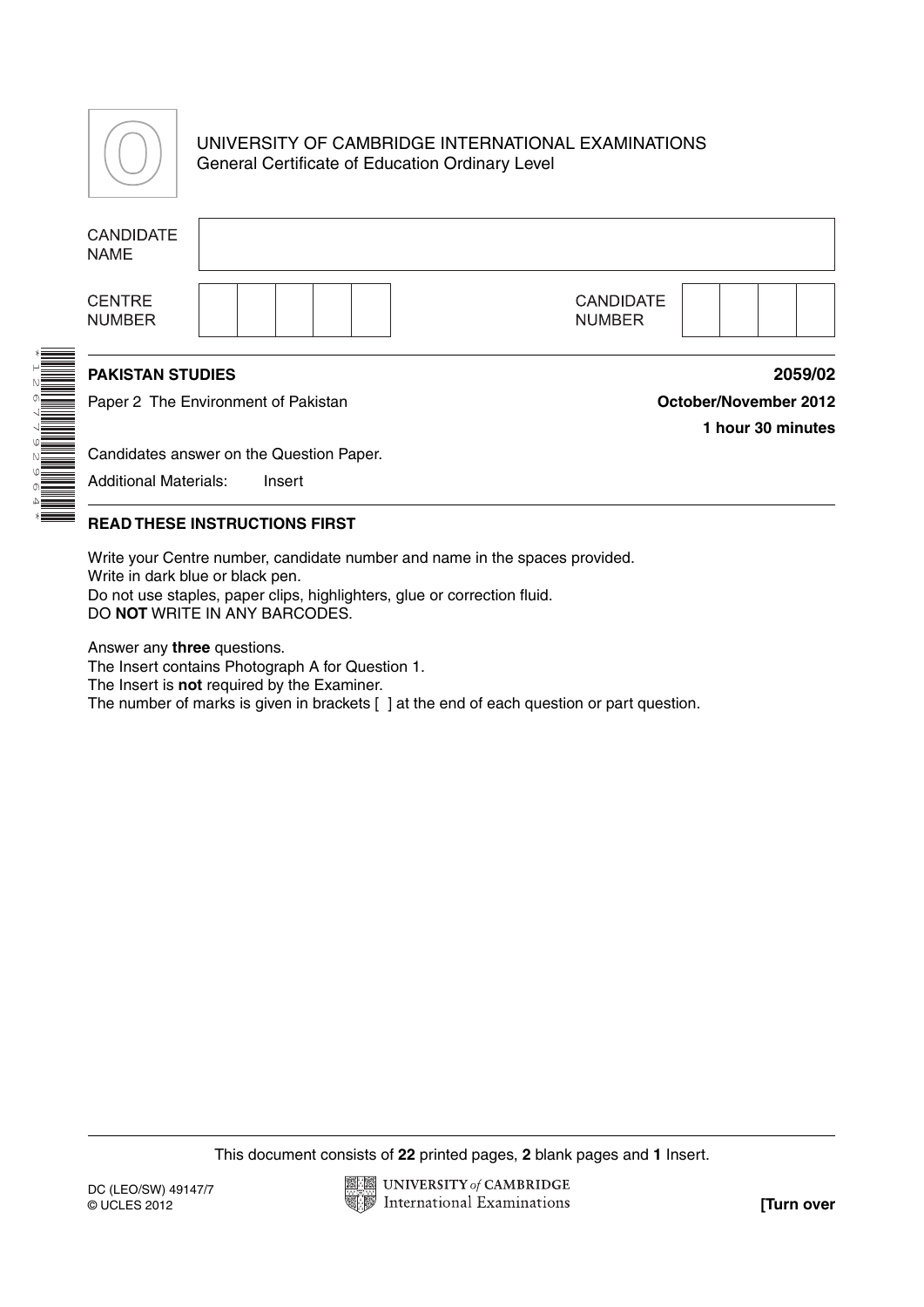Answer any **three** questions.

**1 (a)** Study Fig. 1 which shows mineral extraction in 2008 in Pakistan.

*For Examiner's Use*





| (i)   | Name two minerals shown on Fig. 1 that are used to make cement. |  |
|-------|-----------------------------------------------------------------|--|
|       |                                                                 |  |
|       |                                                                 |  |
| (ii)  | State two uses of rock salt.                                    |  |
|       |                                                                 |  |
|       |                                                                 |  |
| (iii) | State the amount of gypsum extracted.                           |  |
|       |                                                                 |  |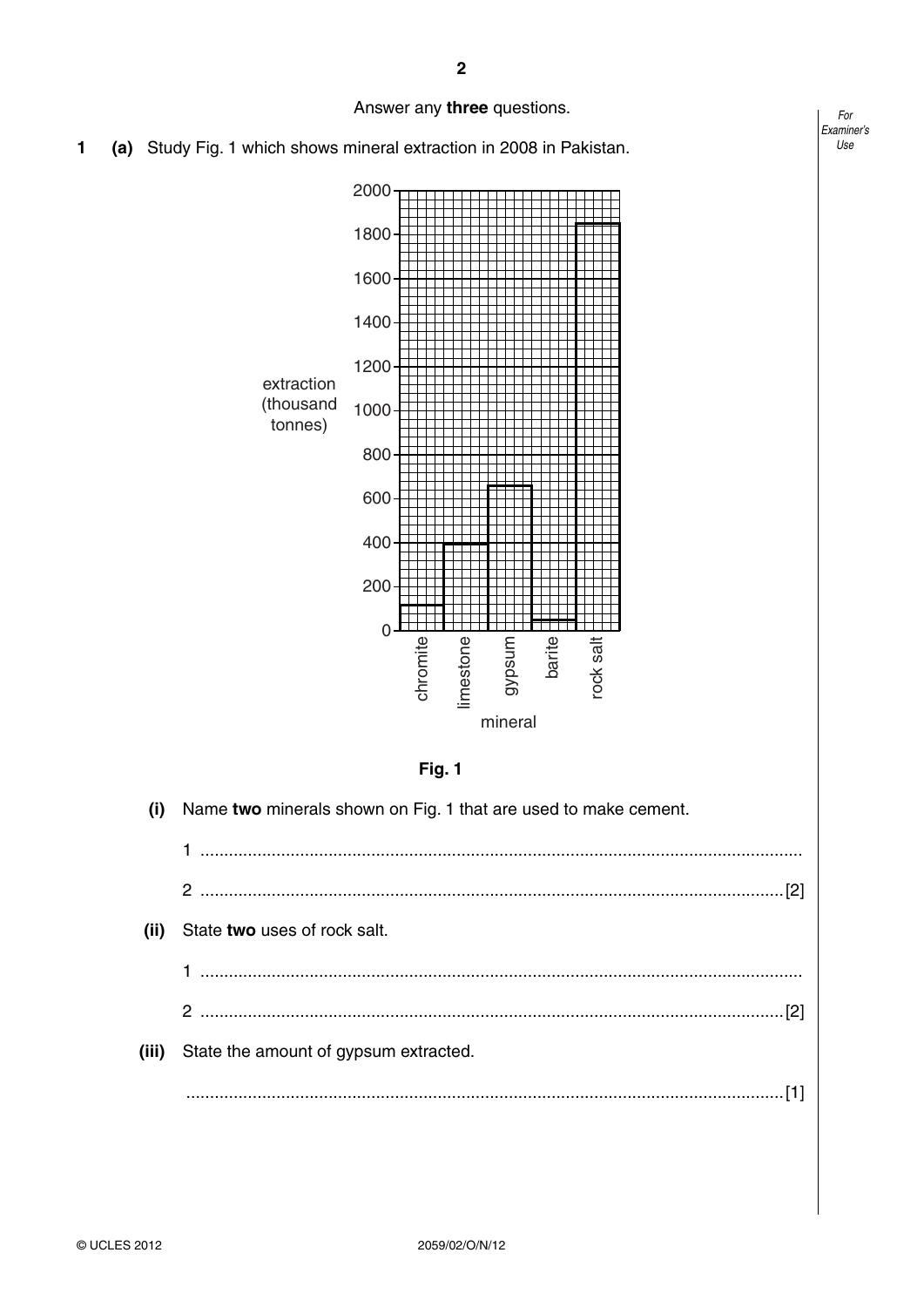

2059/02/O/N/12

@ UCLES 2012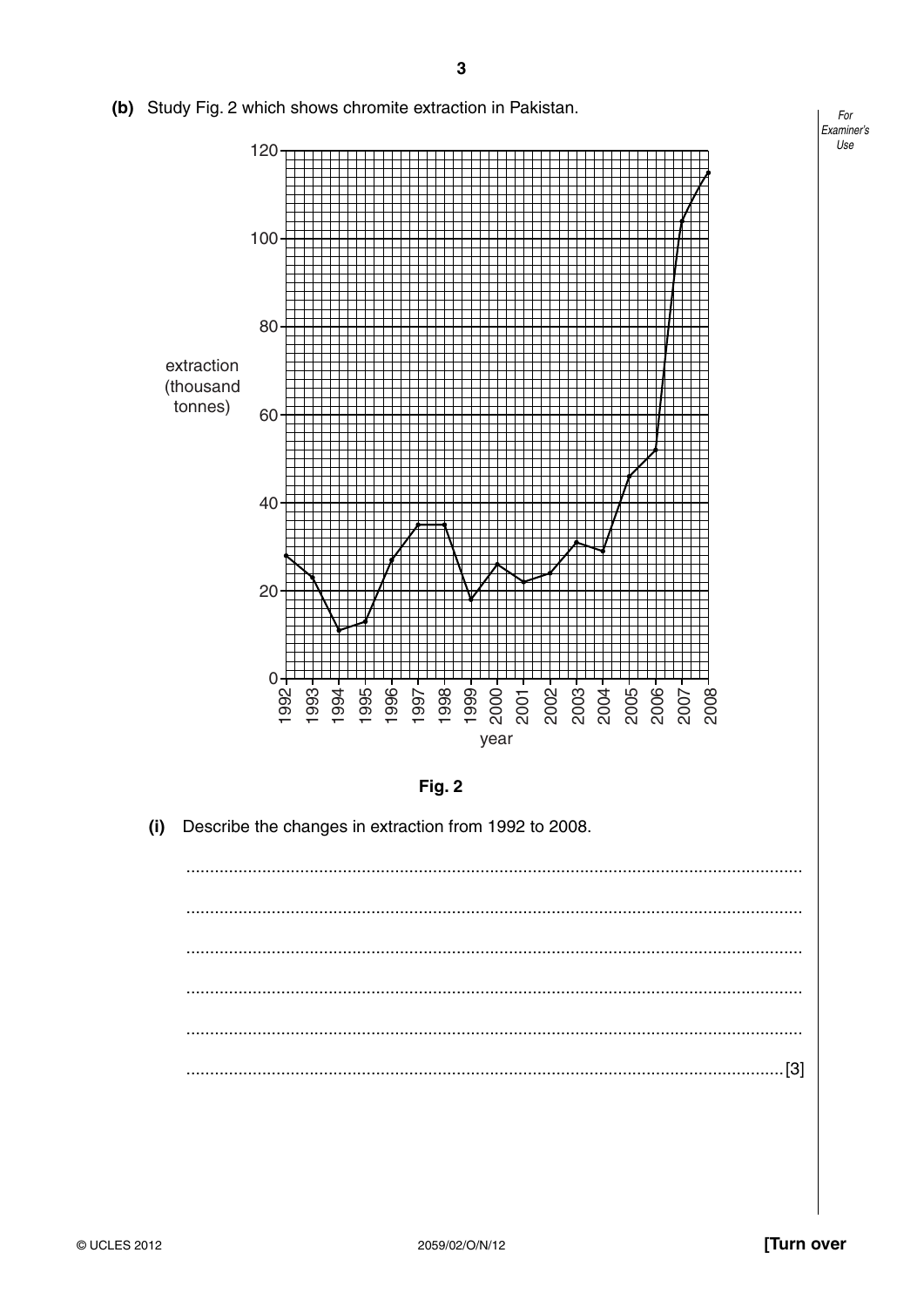$(ii)$ Suggest why the extraction of minerals, such as chromite, varies from year to year. Examiner's . . . . . . . . . . . . . .  $\ddotsc$ (c) Study Photograph A (Insert) which shows a quarry in Pakistan.  $(i)$ Use the photograph and your own knowledge to describe the environmental problems that can be caused by mineral extraction. 

For

Use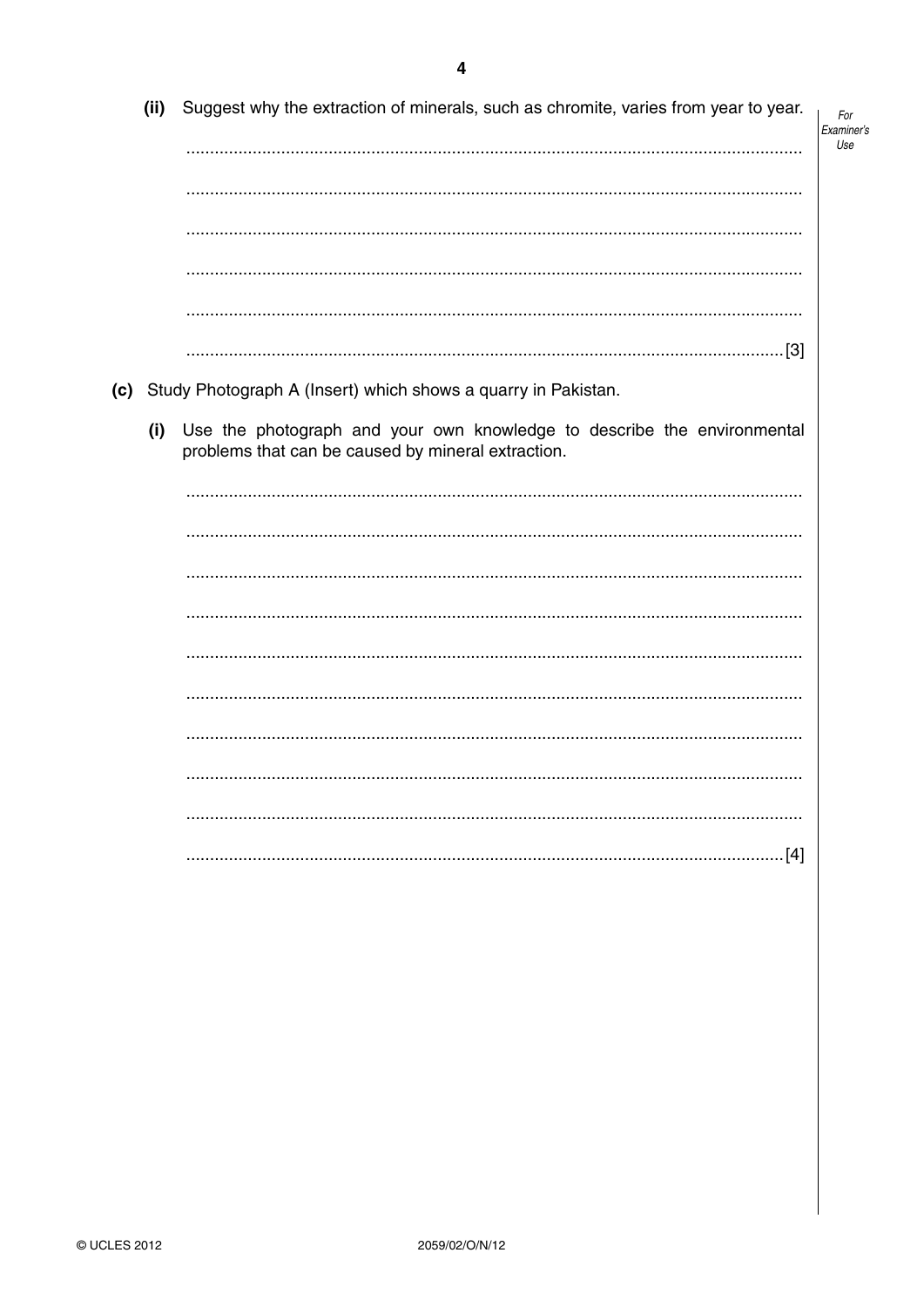| (ii) | How can these problems be reduced?                                                       |            |
|------|------------------------------------------------------------------------------------------|------------|
|      |                                                                                          | Examiner's |
|      |                                                                                          |            |
|      |                                                                                          |            |
|      |                                                                                          |            |
|      |                                                                                          |            |
|      |                                                                                          |            |
|      |                                                                                          |            |
|      |                                                                                          |            |
|      |                                                                                          |            |
|      | (d) To what extent can more extraction of mineral resources help to increase development |            |
|      |                                                                                          |            |
|      |                                                                                          |            |
|      |                                                                                          |            |
|      |                                                                                          |            |
|      |                                                                                          |            |
|      |                                                                                          |            |
|      |                                                                                          |            |
|      |                                                                                          |            |
|      |                                                                                          |            |
|      |                                                                                          |            |
|      |                                                                                          |            |
|      |                                                                                          |            |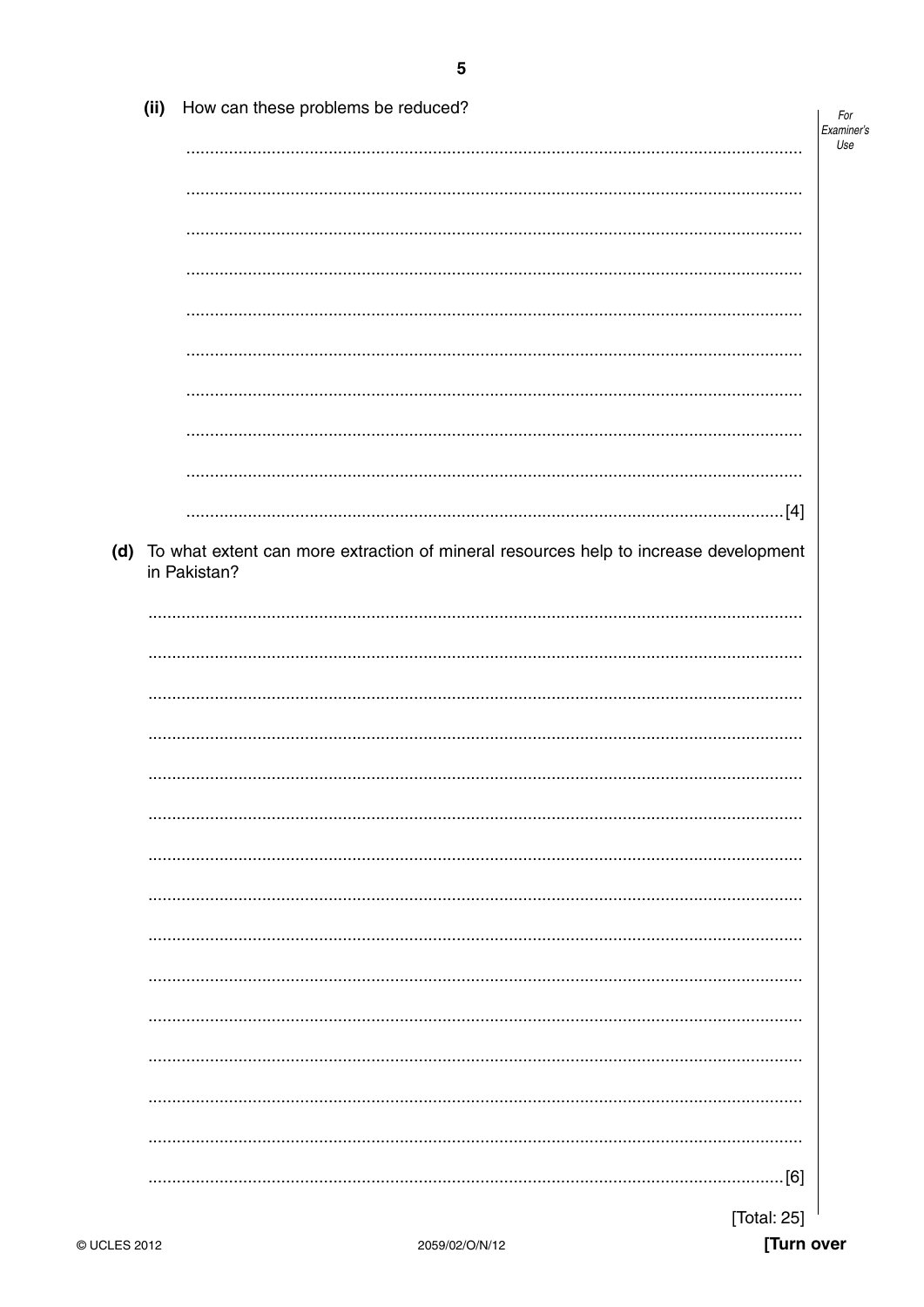

**6**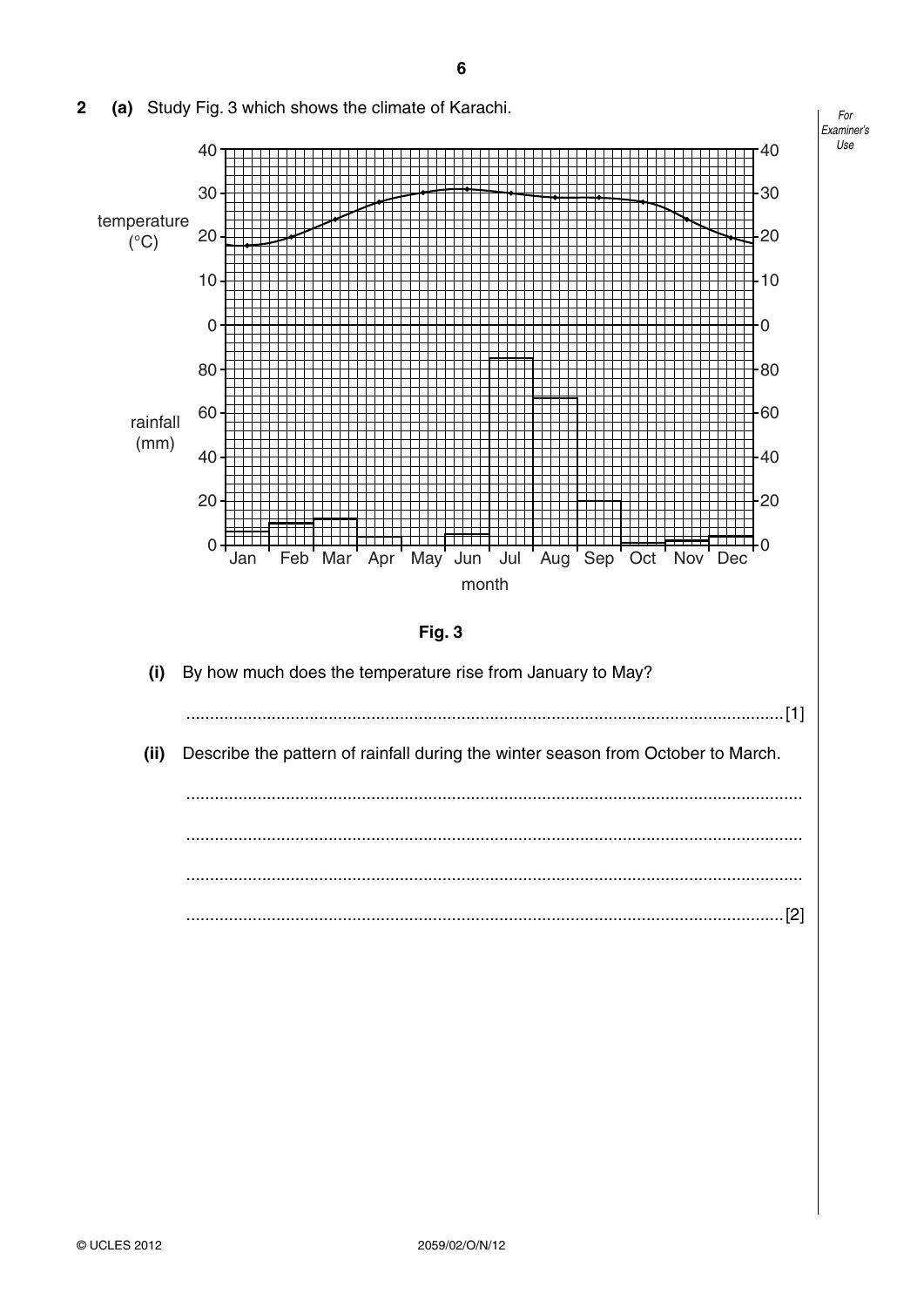|     | (iii) | With reference to Fig. 3 only, describe the climate of the months from June to<br>September. | For<br>Examiner's<br>Use |
|-----|-------|----------------------------------------------------------------------------------------------|--------------------------|
|     |       |                                                                                              |                          |
|     |       |                                                                                              |                          |
|     |       |                                                                                              |                          |
|     |       |                                                                                              |                          |
|     |       |                                                                                              |                          |
|     |       |                                                                                              |                          |
|     |       |                                                                                              |                          |
|     |       |                                                                                              |                          |
|     |       |                                                                                              |                          |
|     |       |                                                                                              |                          |
|     |       | (b) Explain the causes of the monsoon at Karachi.                                            |                          |
|     |       |                                                                                              |                          |
|     |       |                                                                                              |                          |
|     |       |                                                                                              |                          |
|     |       |                                                                                              |                          |
|     |       |                                                                                              |                          |
|     |       |                                                                                              |                          |
|     |       |                                                                                              |                          |
|     |       |                                                                                              |                          |
|     |       |                                                                                              |                          |
|     |       |                                                                                              |                          |
| (c) | (i)   | Name the violent storms that form over the sea and that may affect Karachi.                  |                          |
|     |       |                                                                                              |                          |
|     | (ii)  | In which months may these occur?                                                             |                          |
|     |       |                                                                                              |                          |

 $\overline{7}$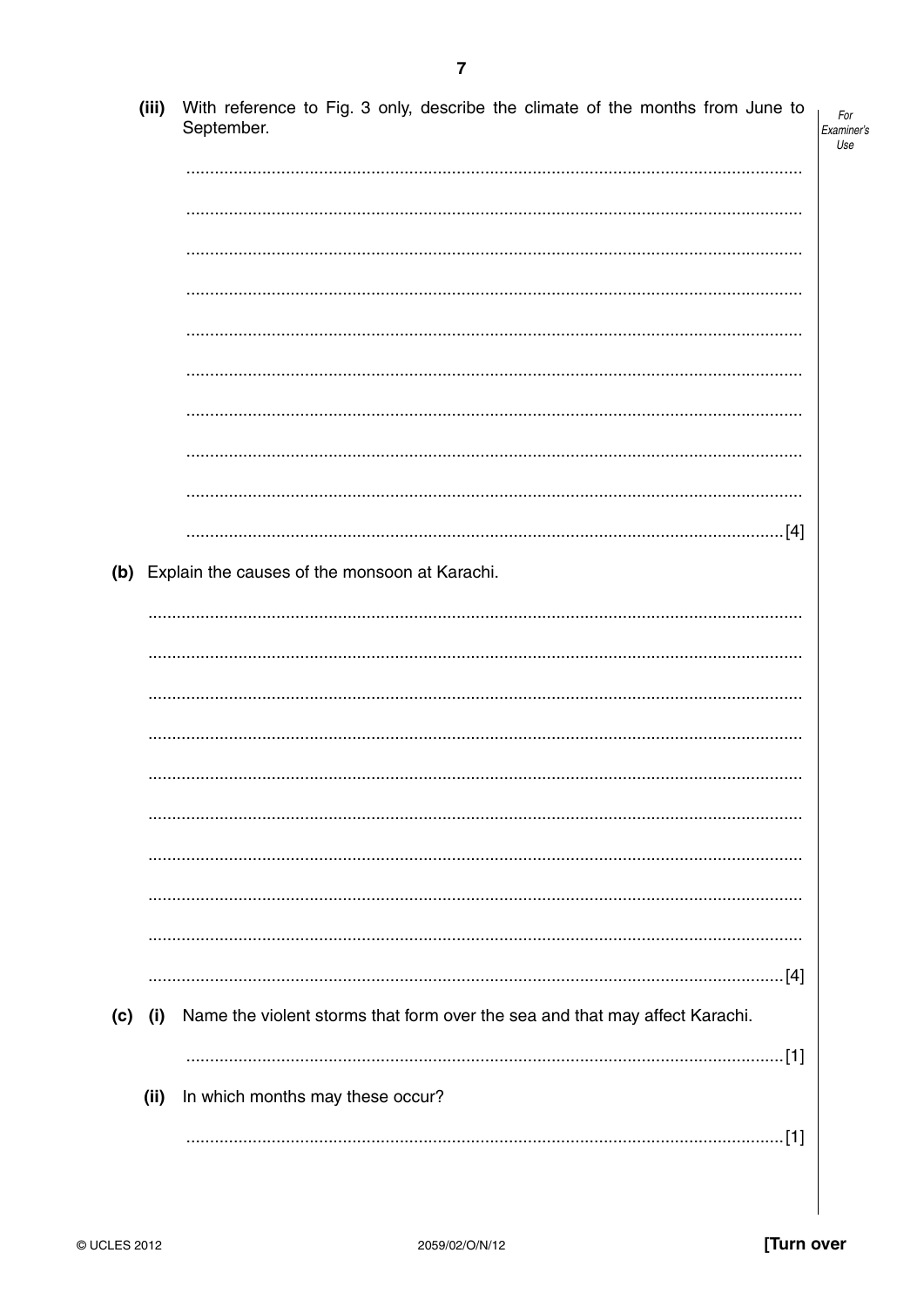$(iii)$ Explain how storms such as these may affect industry and communications in For urban areas. Examiner's Use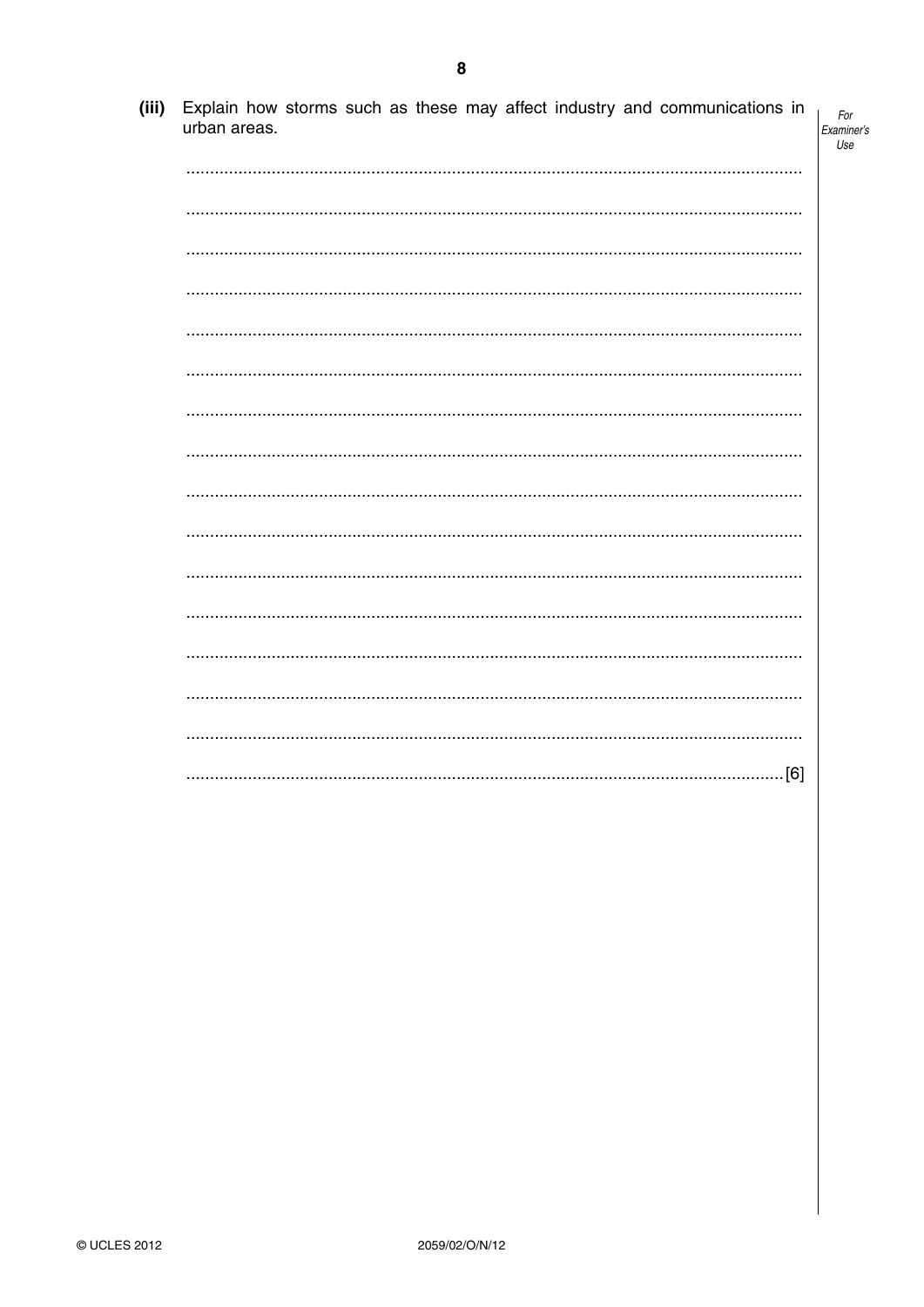The continuing power cuts and load shedding in the expanding commercial city of Karachi must be addressed. The port city lies on the shores of the Arabian Sea, and has a windy and sunny climate.

The huge population and many industries generate a huge amount of waste that needs to be disposed of.

Assess the possibilities and problems for electricity generation other than by fossil fuels at Karachi.

| [Total: 25] |
|-------------|

For Examiner's Use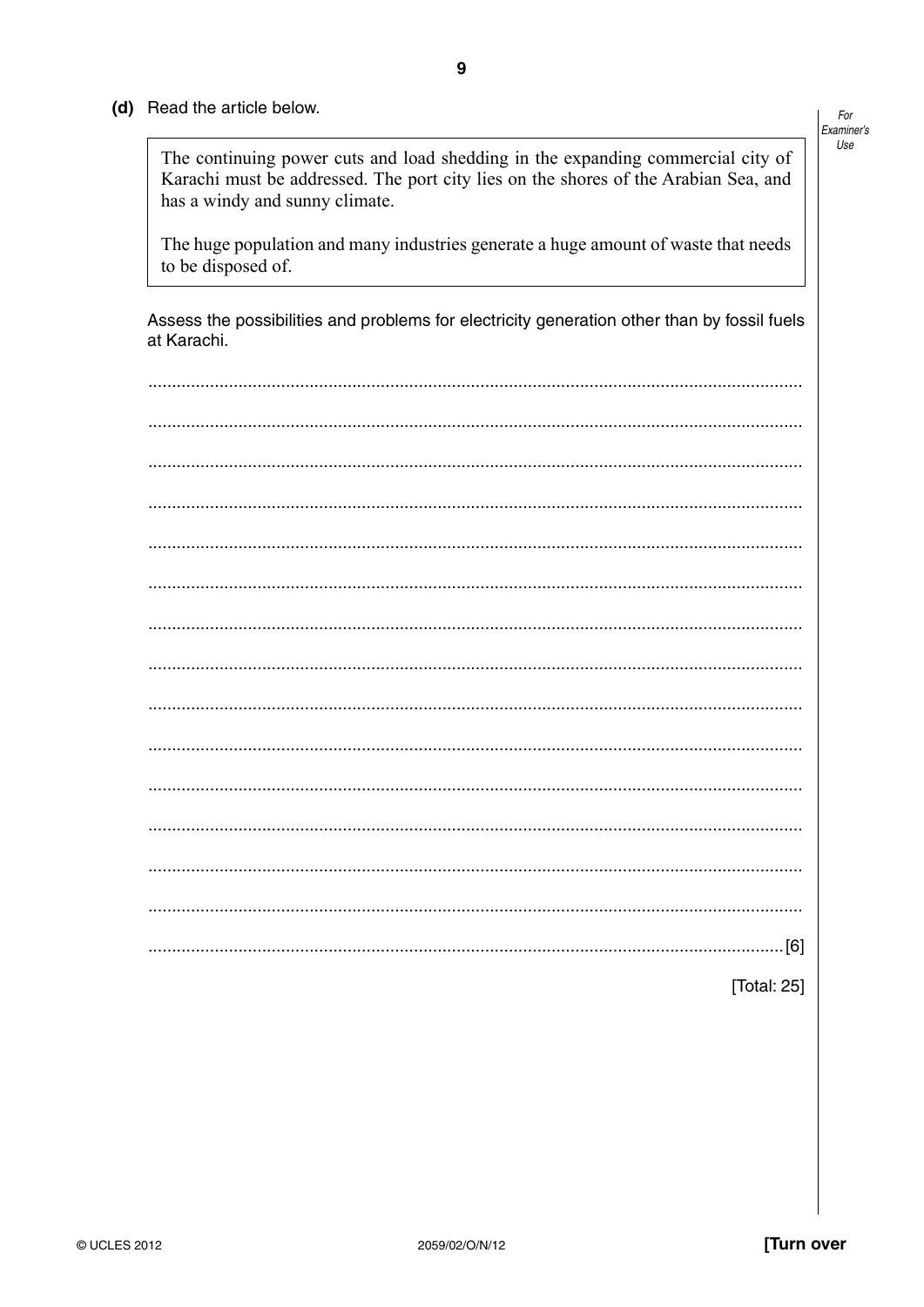

 $10$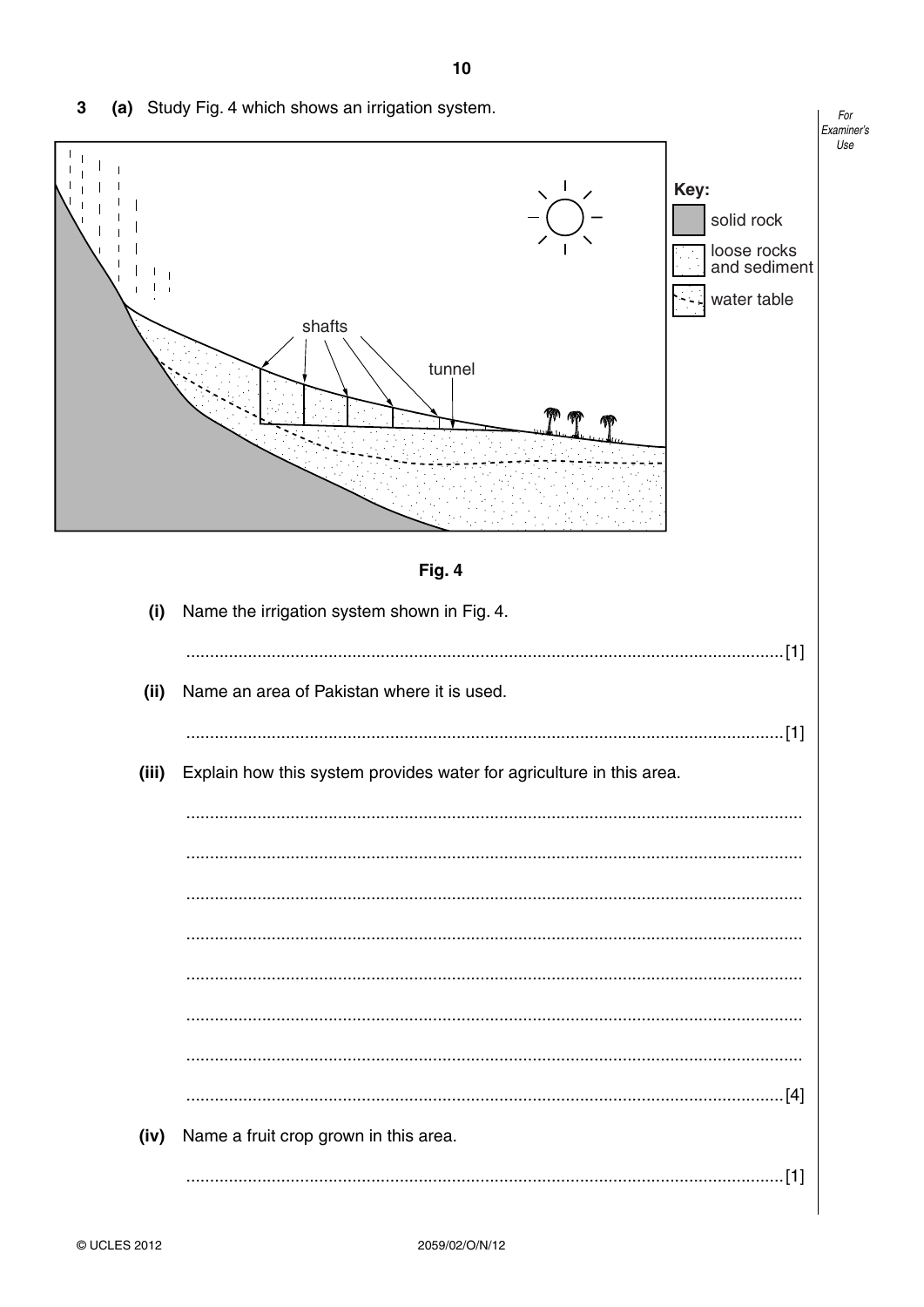

(b) Study Fig. 5 which shows the results of a land-use survey in Pakistan in 2008.

 $11$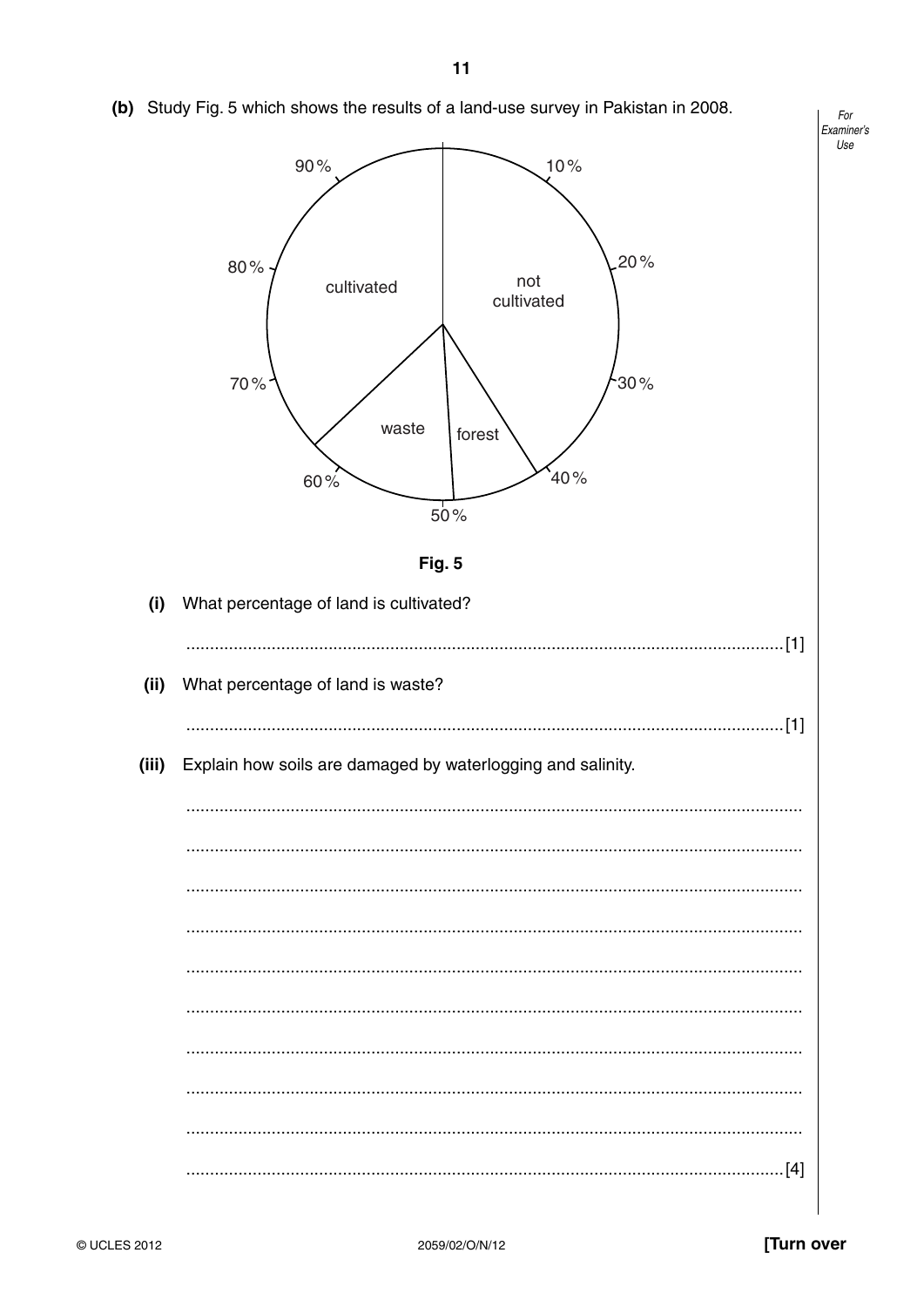(iv) Explain three reasons, other than by waterlogging and salinity, why over half the land was not cultivated when the survey was made.

For Examiner's Use

| 1 |
|---|
|   |
|   |
|   |
|   |
|   |
|   |
|   |
|   |
|   |
| 3 |
|   |
|   |
|   |
|   |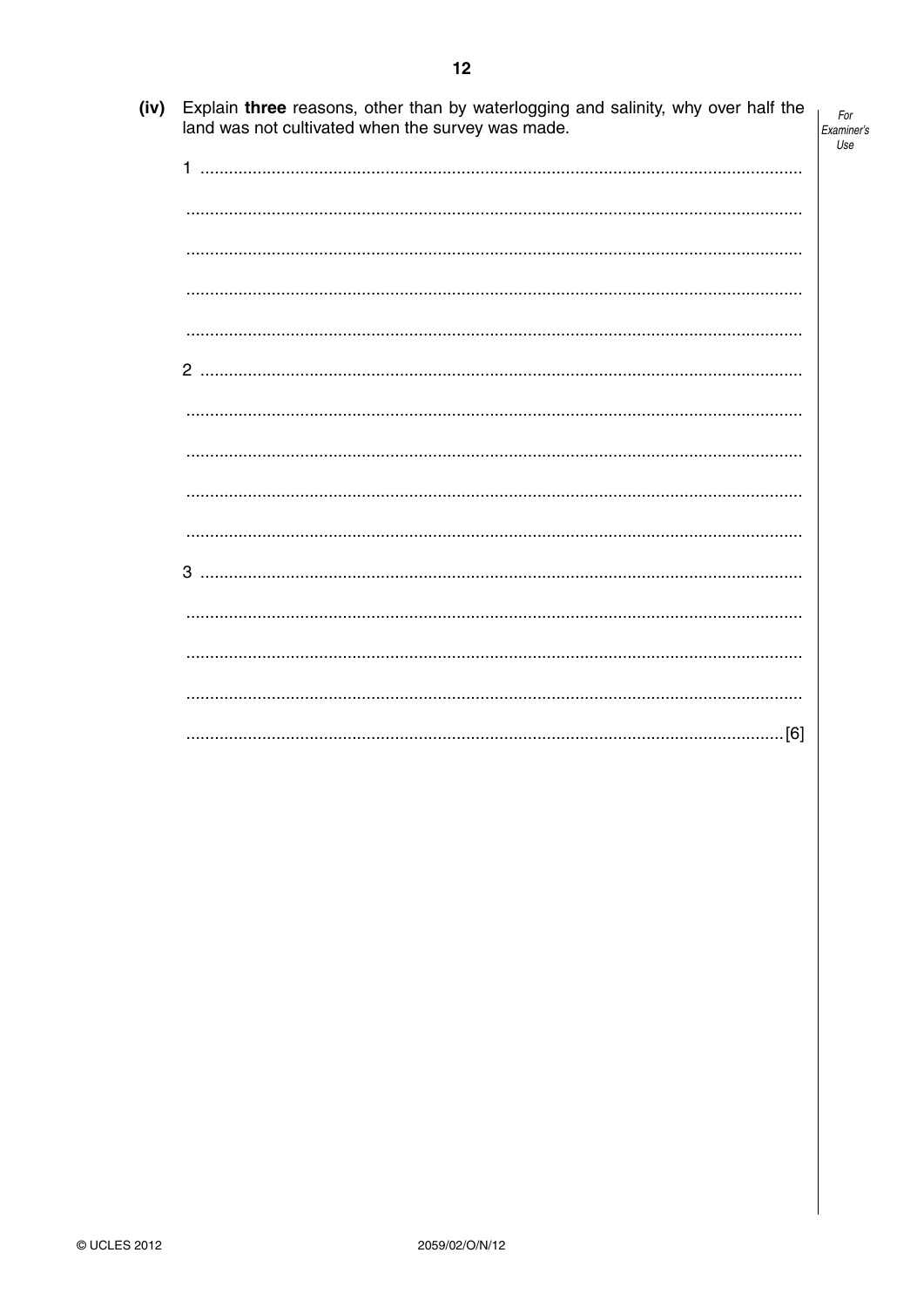| (c) To what extent could government action increase agricultural production in Pakistan? | For<br>Examiner's |
|------------------------------------------------------------------------------------------|-------------------|
|                                                                                          | Use               |
|                                                                                          |                   |
|                                                                                          |                   |
|                                                                                          |                   |
|                                                                                          |                   |
|                                                                                          |                   |
|                                                                                          |                   |
|                                                                                          |                   |
|                                                                                          |                   |
|                                                                                          |                   |
|                                                                                          |                   |
|                                                                                          |                   |
|                                                                                          |                   |
|                                                                                          |                   |
| [6]                                                                                      |                   |
| [Total: 25]                                                                              |                   |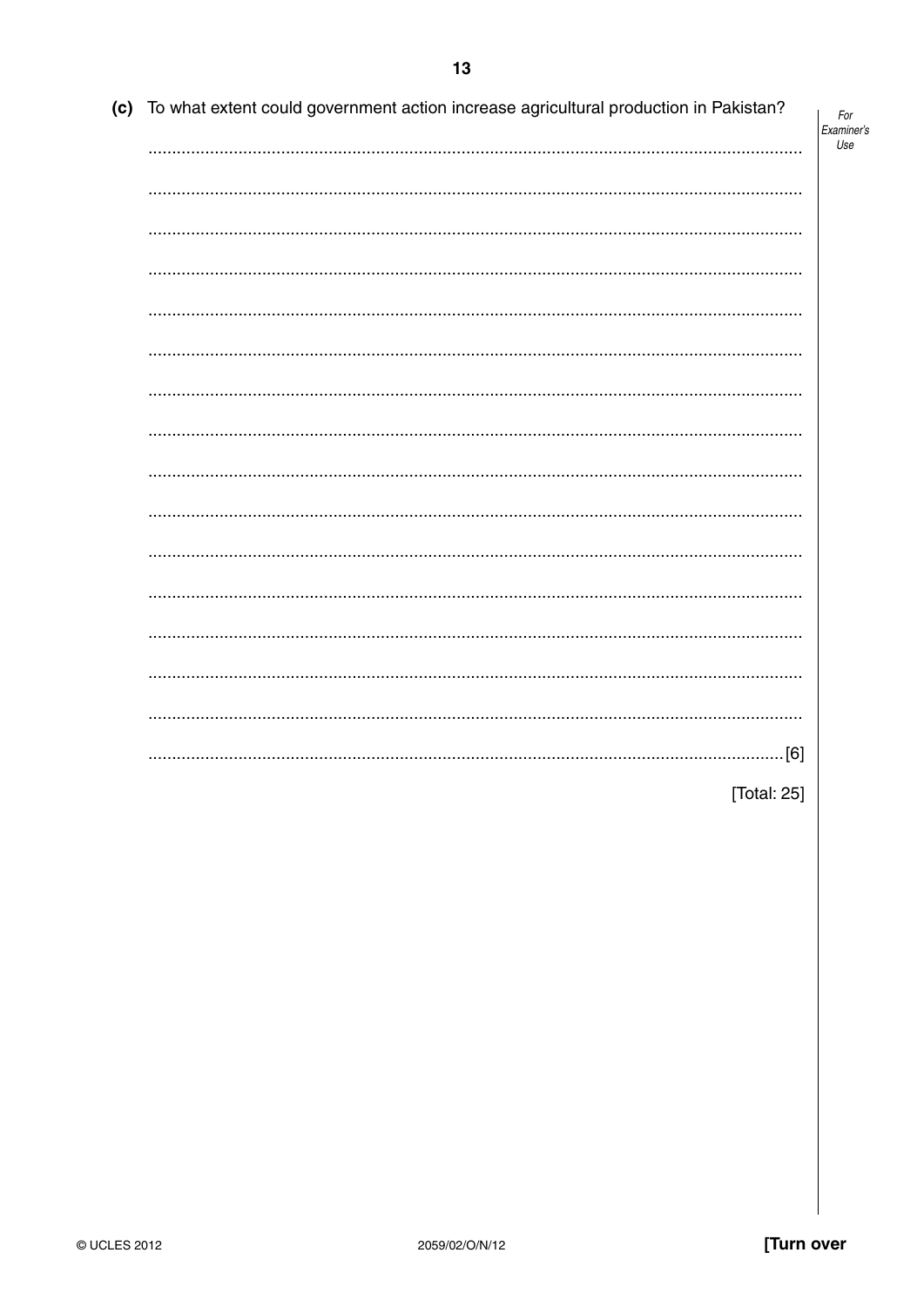



 **(i)** Name the main centres of the cotton textile industry **A**, **B** and **C**.



*For*

**4 (a)** Study Fig. 6 which shows the distribution of the cotton textile industry in Pakistan.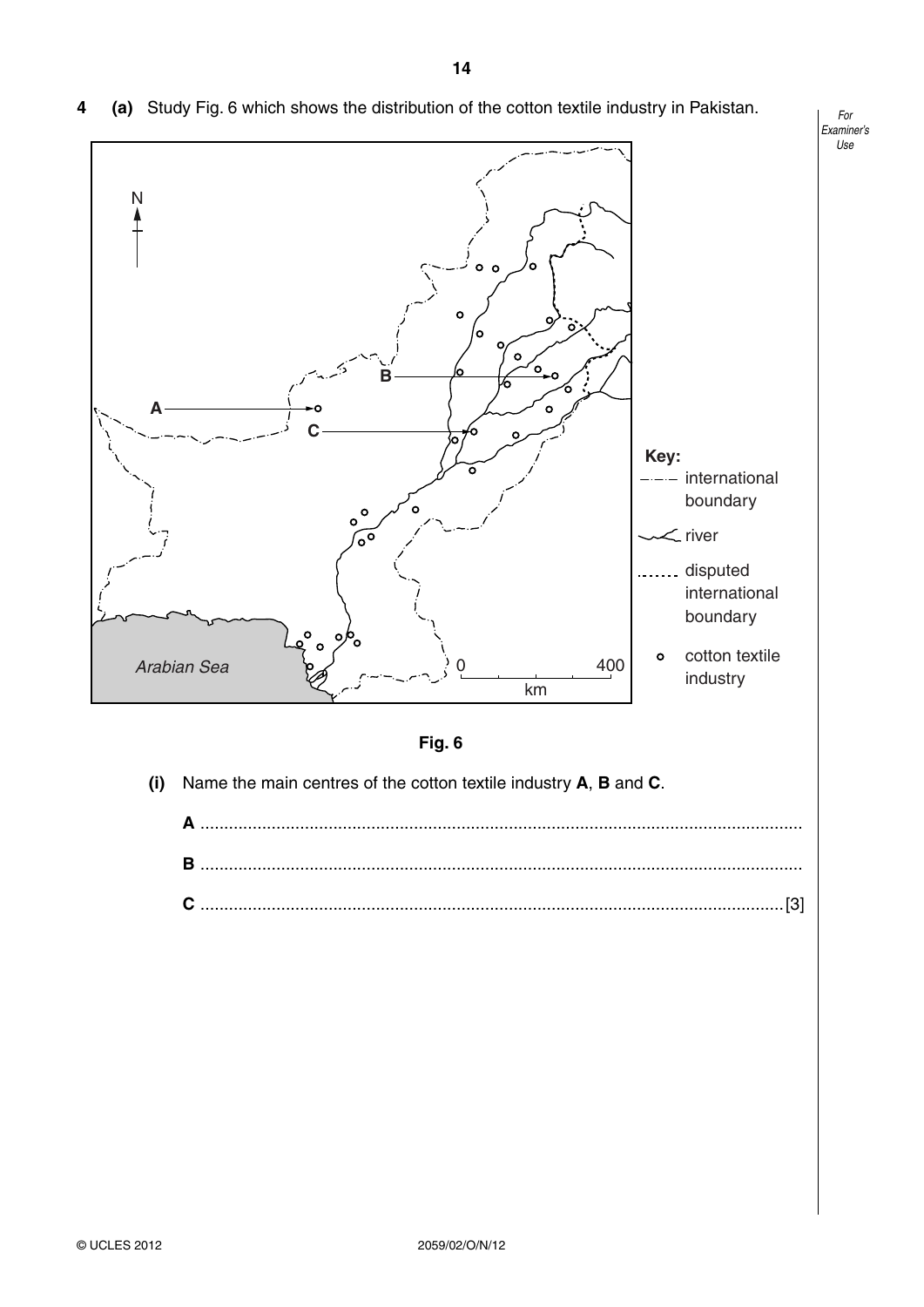$(ii)$ Describe the distribution of the cotton textile industry. For Examiner's Use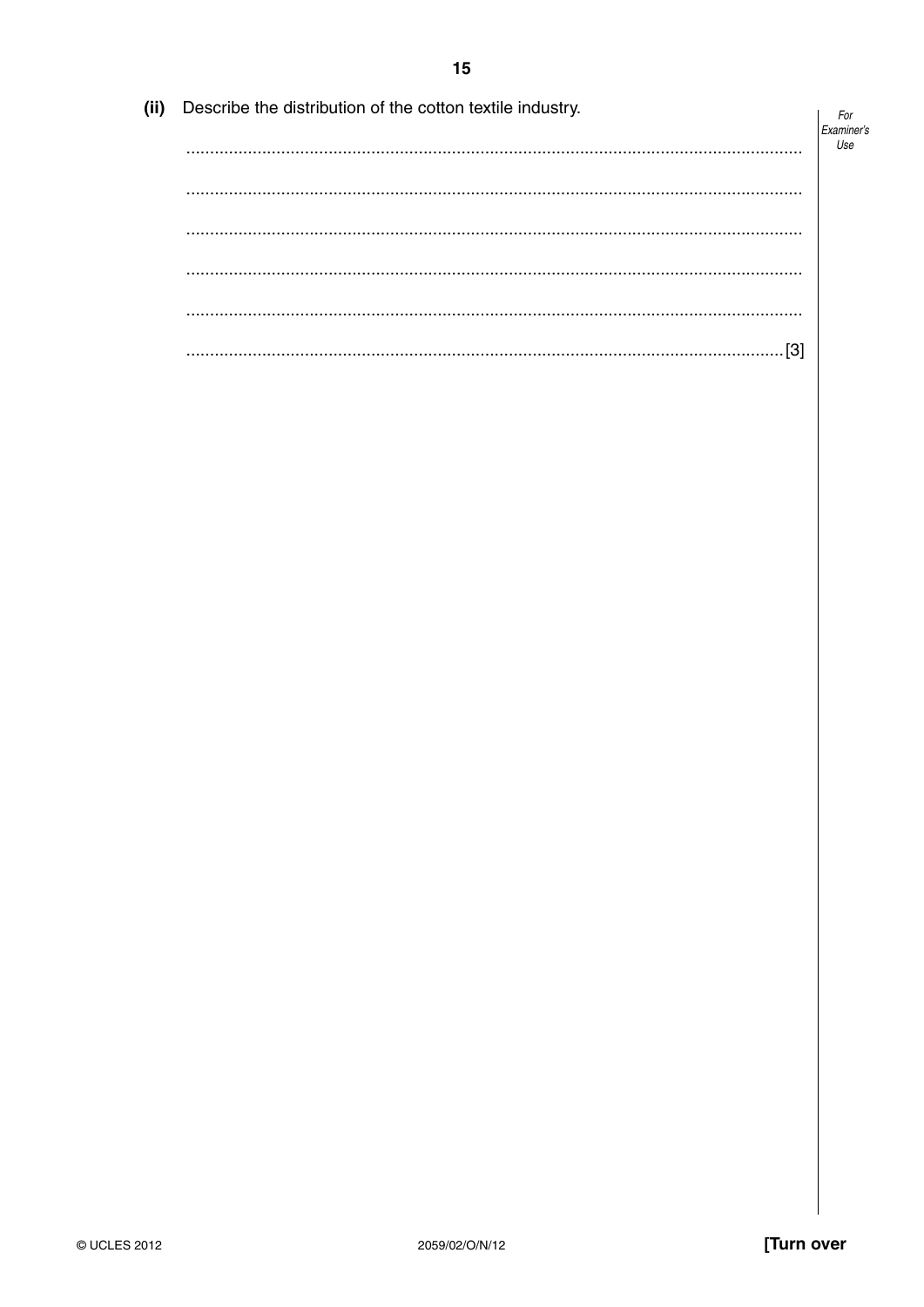

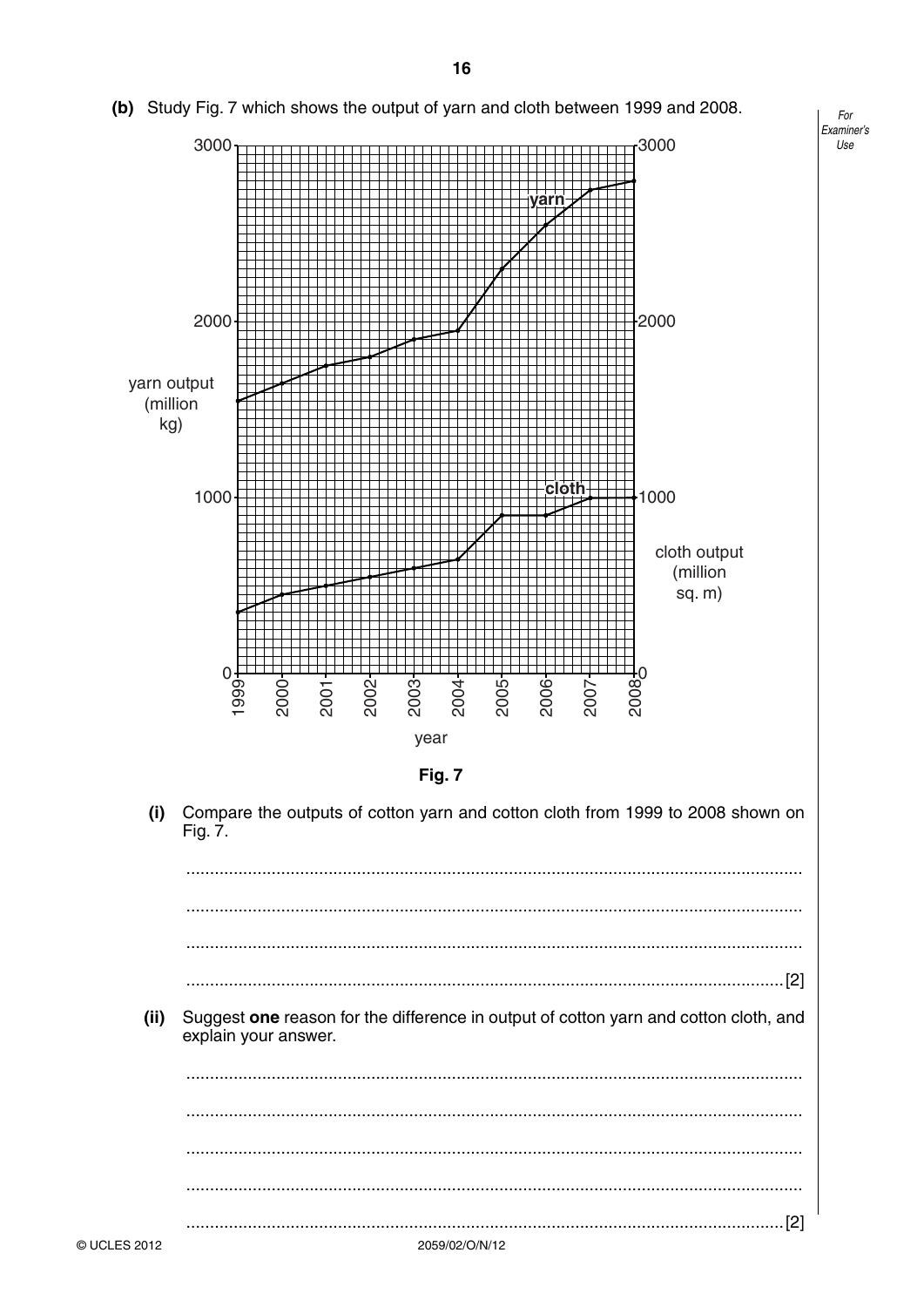| $(c)$ (i) |       | Give an example of a job in each of the primary, secondary and tertiary sectors of<br>the cotton industry. | For<br>Examiner's<br>Use |
|-----------|-------|------------------------------------------------------------------------------------------------------------|--------------------------|
|           |       |                                                                                                            |                          |
|           |       |                                                                                                            |                          |
|           |       |                                                                                                            |                          |
|           | (ii)  | How is the proportion of workers employed in each of these sectors changing?                               |                          |
|           |       |                                                                                                            |                          |
|           |       |                                                                                                            |                          |
|           |       |                                                                                                            |                          |
|           |       |                                                                                                            |                          |
|           |       |                                                                                                            |                          |
|           |       |                                                                                                            |                          |
|           |       |                                                                                                            |                          |
|           | (iii) | Explain why the changes you have stated in (c)(ii) may lead to unemployment.                               |                          |
|           |       |                                                                                                            |                          |
|           |       |                                                                                                            |                          |
|           |       |                                                                                                            |                          |
|           |       |                                                                                                            |                          |
|           |       |                                                                                                            |                          |
|           |       |                                                                                                            |                          |
|           |       |                                                                                                            |                          |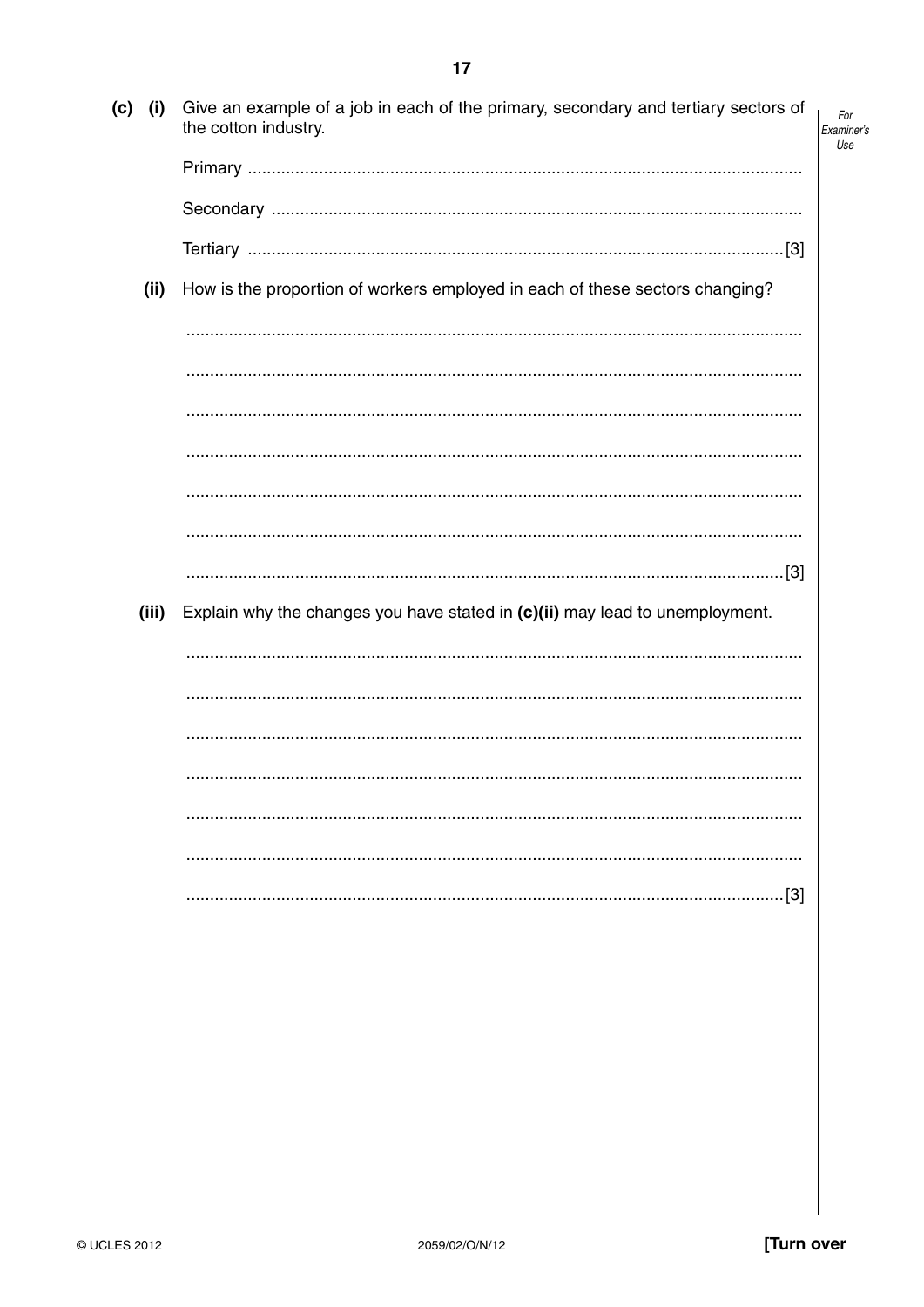(d) To what extent will improvements in education benefit both the rural and urban people of For Pakistan? Examiner's Use ...................... [Total: 25]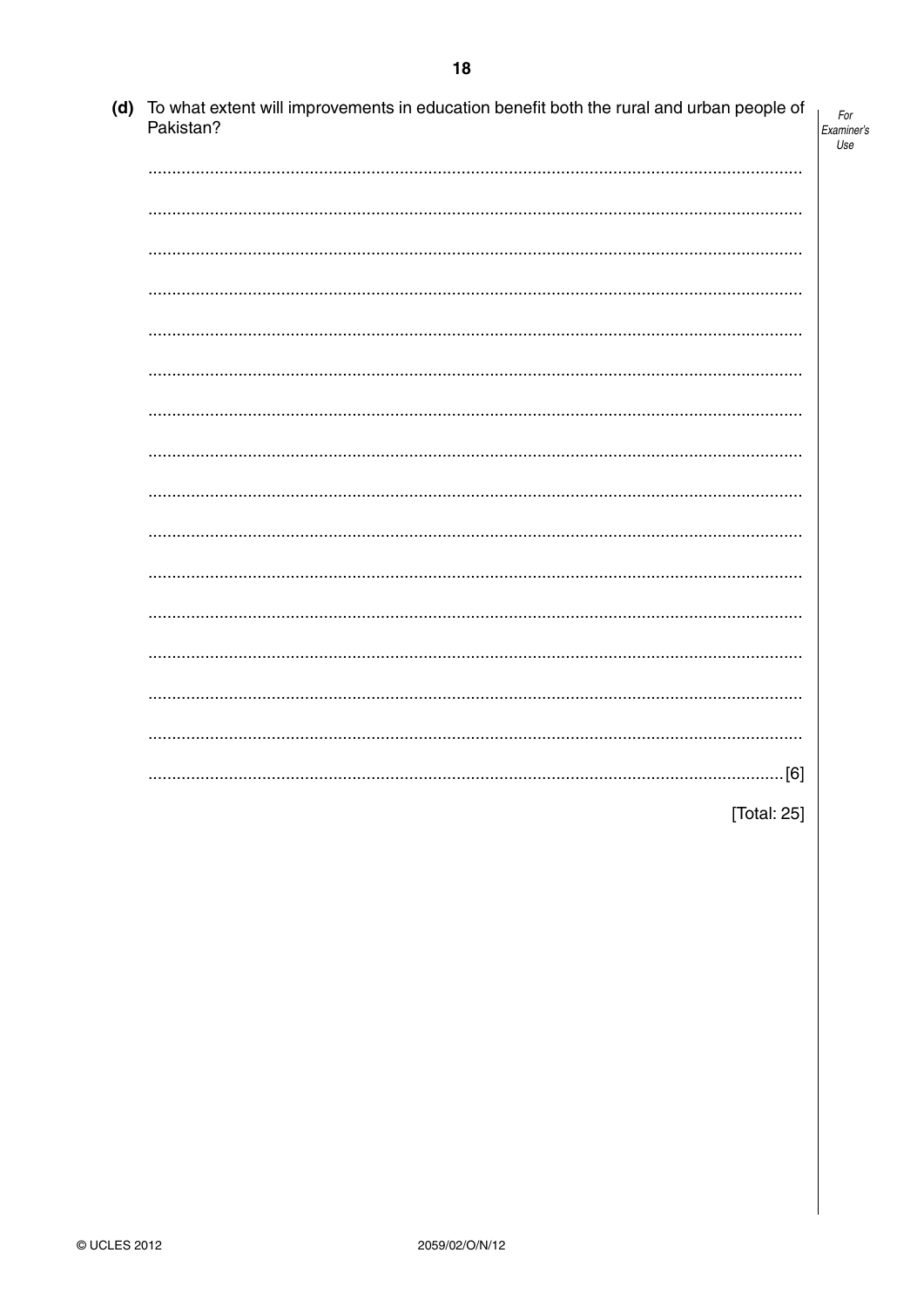**5 (a)** Study Fig. 8 which shows birth and death rates in Pakistan from 1990 to 2005.





| (i)  | State the birth rate and death rate in the year 2005. |
|------|-------------------------------------------------------|
|      |                                                       |
|      |                                                       |
| (ii) | By how much has each decreased since 1990?            |
|      |                                                       |
|      |                                                       |
|      |                                                       |

*For*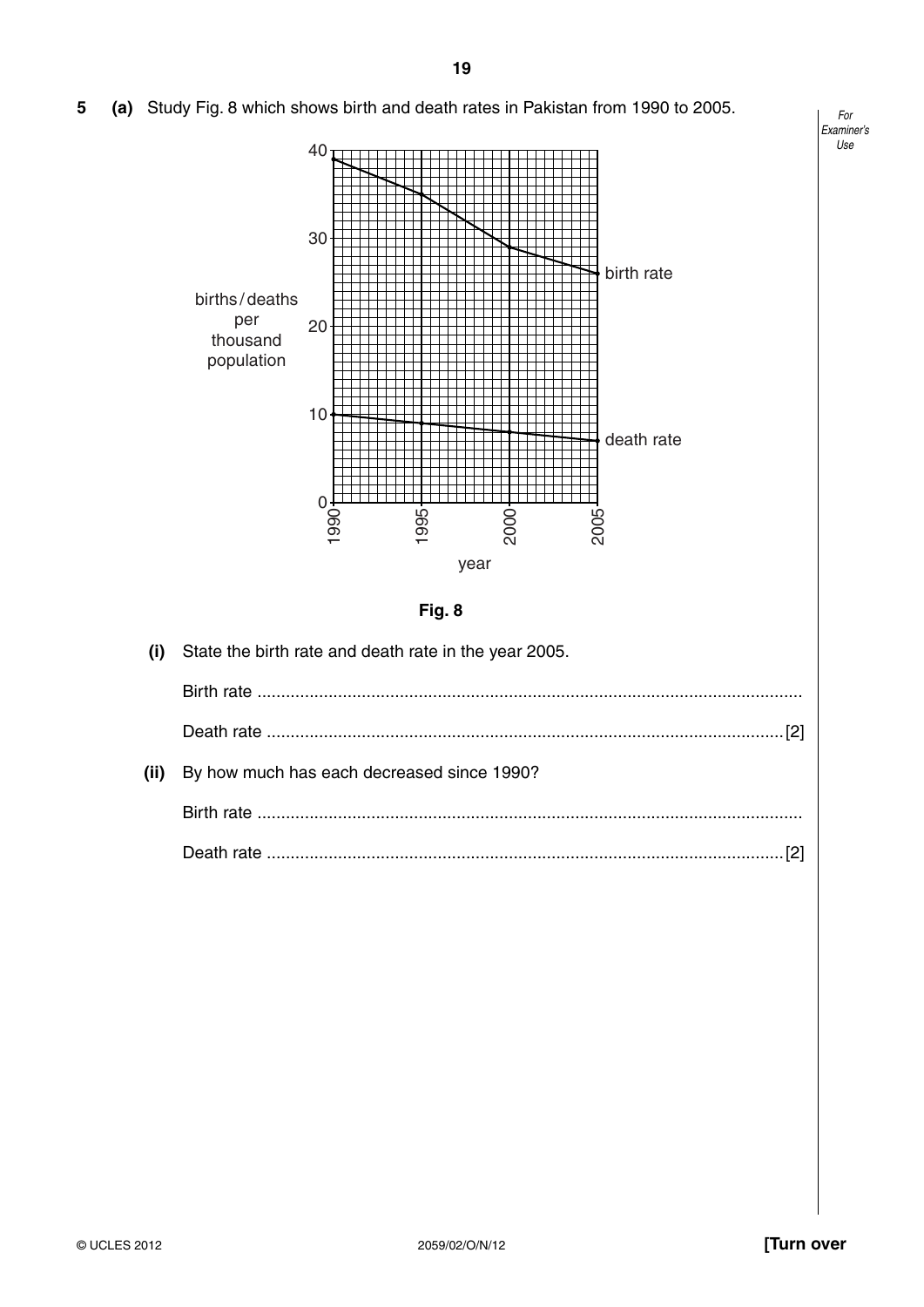| Explain why both the birth and death rates have fallen in Pakistan. | For        |
|---------------------------------------------------------------------|------------|
|                                                                     | Examiner's |
|                                                                     | Use        |
|                                                                     |            |
|                                                                     |            |
|                                                                     |            |
|                                                                     |            |
|                                                                     |            |
|                                                                     |            |
|                                                                     |            |
|                                                                     |            |
|                                                                     |            |
|                                                                     |            |
|                                                                     |            |
|                                                                     |            |
|                                                                     |            |
|                                                                     |            |
|                                                                     |            |

 $(iii)$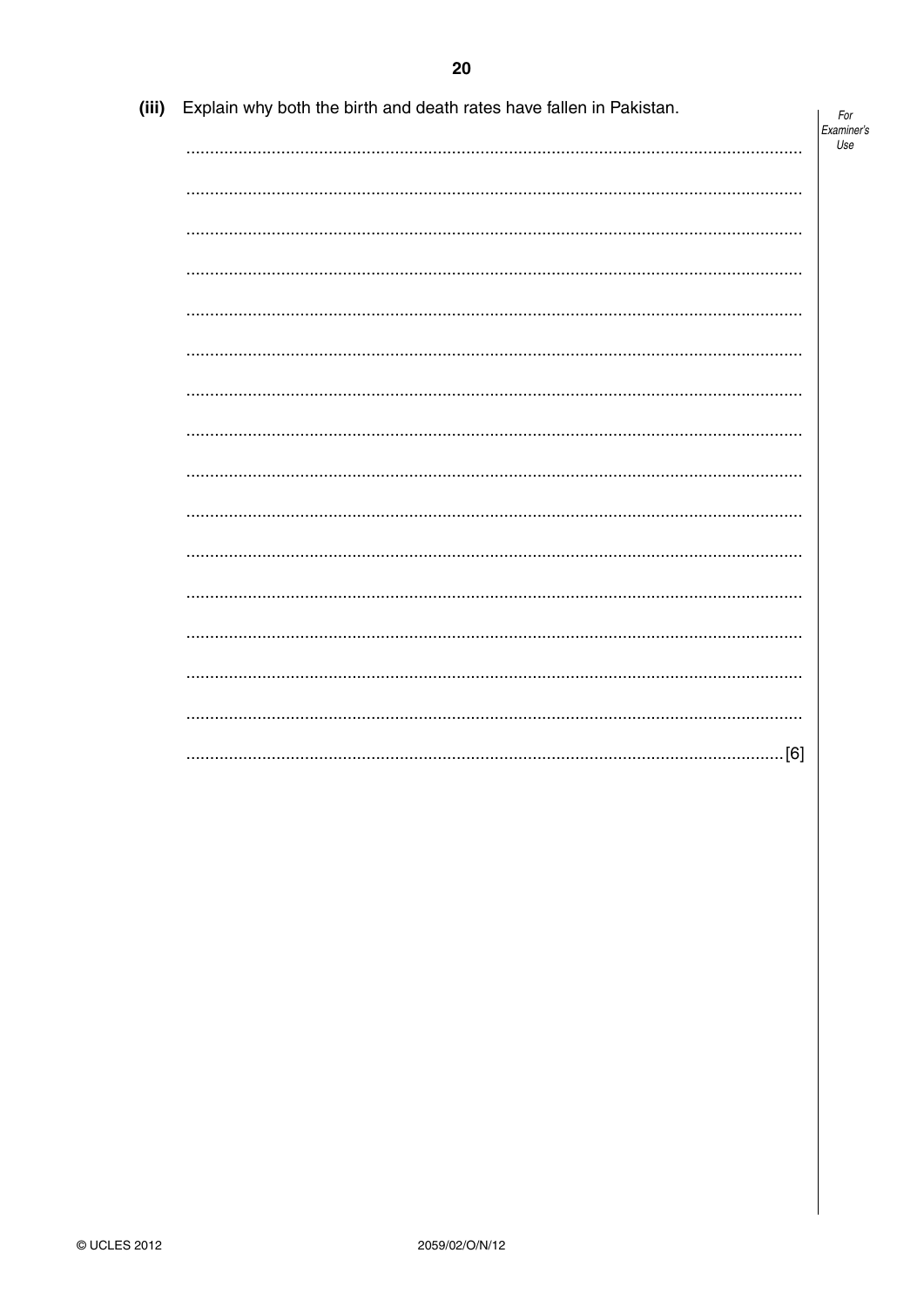

(b) Study Fig. 9 which shows birth and death rates of a country.

2059/02/O/N/12

[Turn over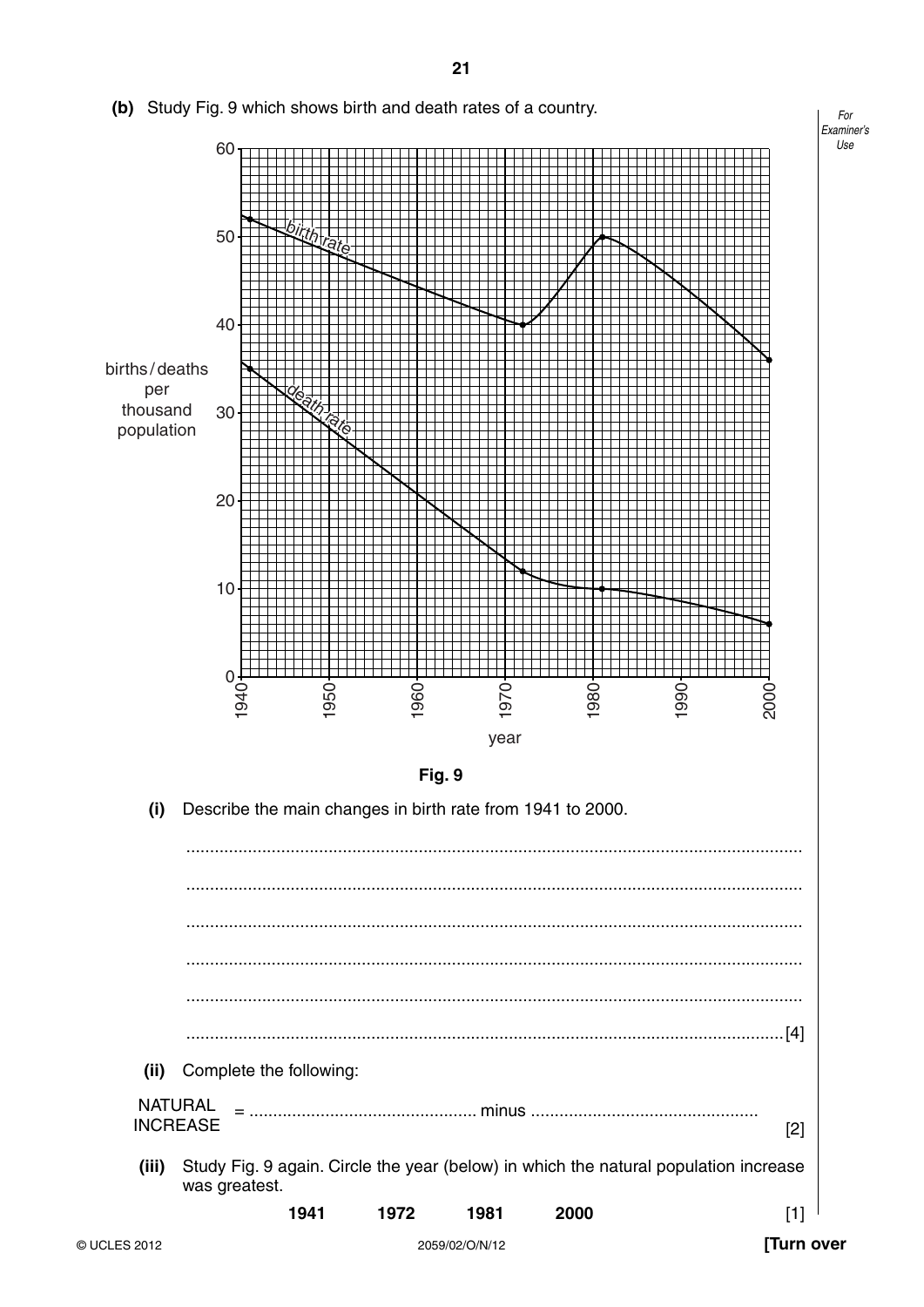| (c) | (i)  | Explain the difference between emigration and immigration.                                          | For<br>Examiner's<br>Use |
|-----|------|-----------------------------------------------------------------------------------------------------|--------------------------|
|     |      |                                                                                                     |                          |
|     | (ii) | Explain the advantages and disadvantages of international emigration for the<br>people of Pakistan. |                          |
|     |      |                                                                                                     |                          |
|     |      |                                                                                                     |                          |
|     |      |                                                                                                     |                          |
|     |      |                                                                                                     |                          |
|     |      |                                                                                                     |                          |
|     |      |                                                                                                     |                          |
|     |      |                                                                                                     |                          |
|     |      |                                                                                                     |                          |
|     |      |                                                                                                     |                          |
|     |      |                                                                                                     |                          |
|     |      |                                                                                                     |                          |
|     |      | $\ldots$ $[6]$                                                                                      |                          |
|     |      | [Total: 25]                                                                                         |                          |

 $22$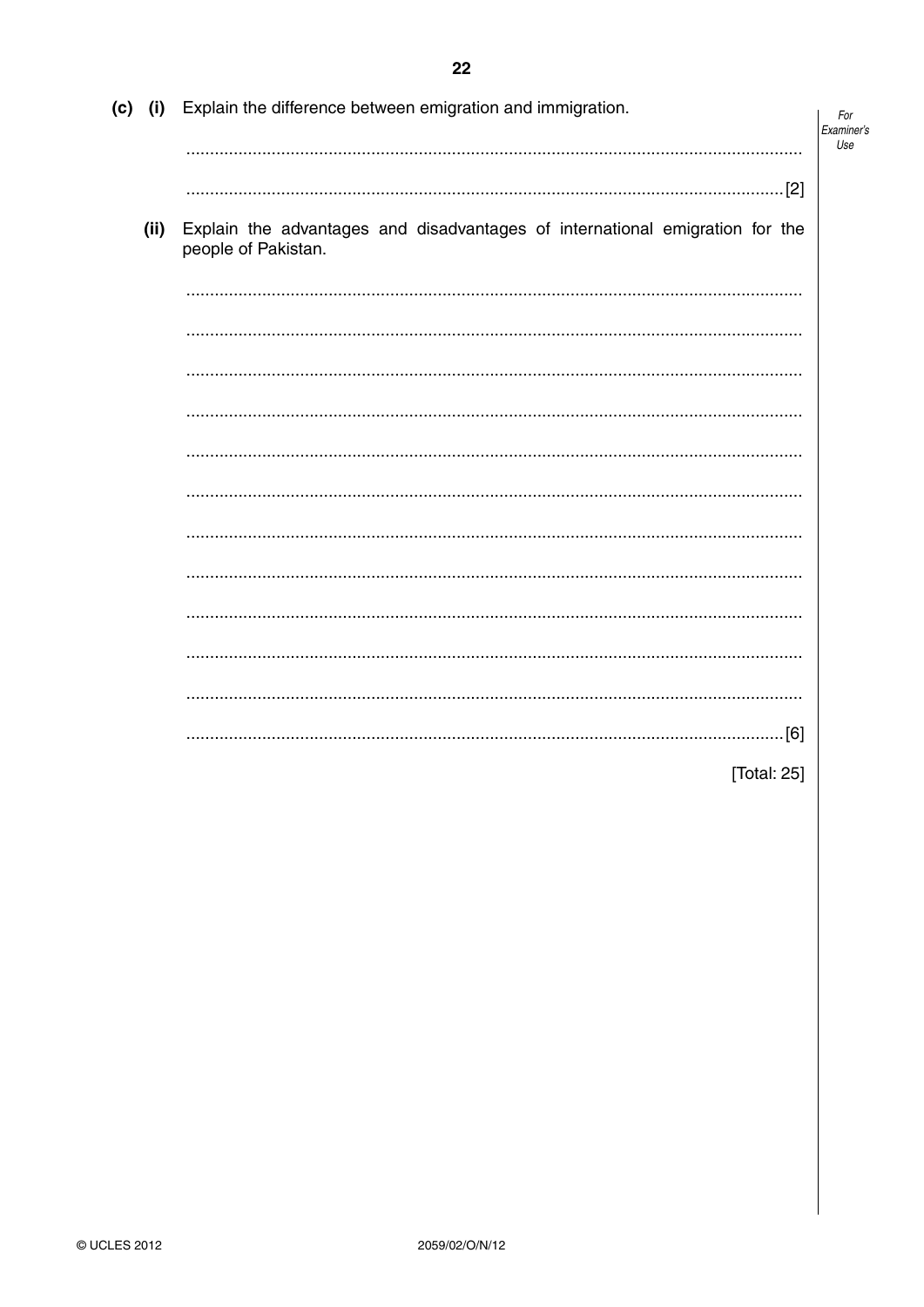## **BLANK PAGE**